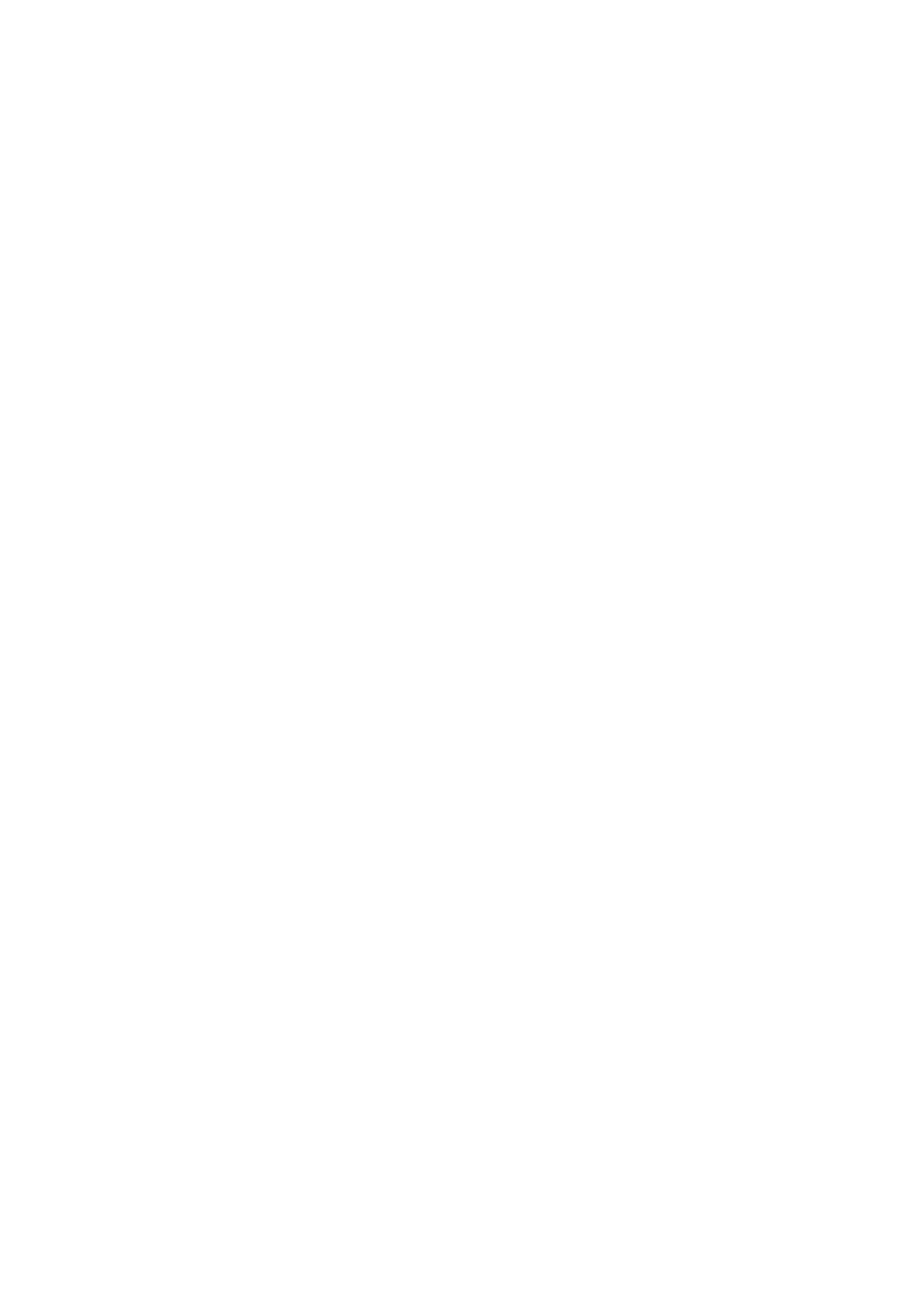# **Christ Church Eccleston**

# **Annual Vestry Meeting**

# **&**

# **Annual Parochial Church Meeting 2020**

# **Sunday 18 th October 2020 in the Church beginning with Worship at 10:00am.**

Annual Vestry Meeting 2020

- 1. Apologies for Absence
- 2. Approval of Minutes of the Annual Meeting held on Sunday 24 March 2019
- 3. Election of 2 Churchwardens
- 4. Vote of thanks to the Wardens

Annual Parochial Church Meeting 2020

- 1. Approval of the minutes of the annual meeting held on  $24^{\text{th}}$  March 2019
- 2. Reports:
	- a. Vicar's Report
	- b. Electoral roll officer's report
	- c. Annual Report
	- d. Treasurer's report and acceptance of accounts for the year ending 31/12/2019
	- e. Wardens' report on the fabric, goods and ornaments of the church
	- f. Report on the proceedings of Deanery Synod
- 3. Elections and Appointments
	- a. Election of 4 representatives to serve on the PCC for three years and 1 representative to serve on the PCC for one year
	- b. Appointment of independent examiners to the PCC
- 4. Closing prayers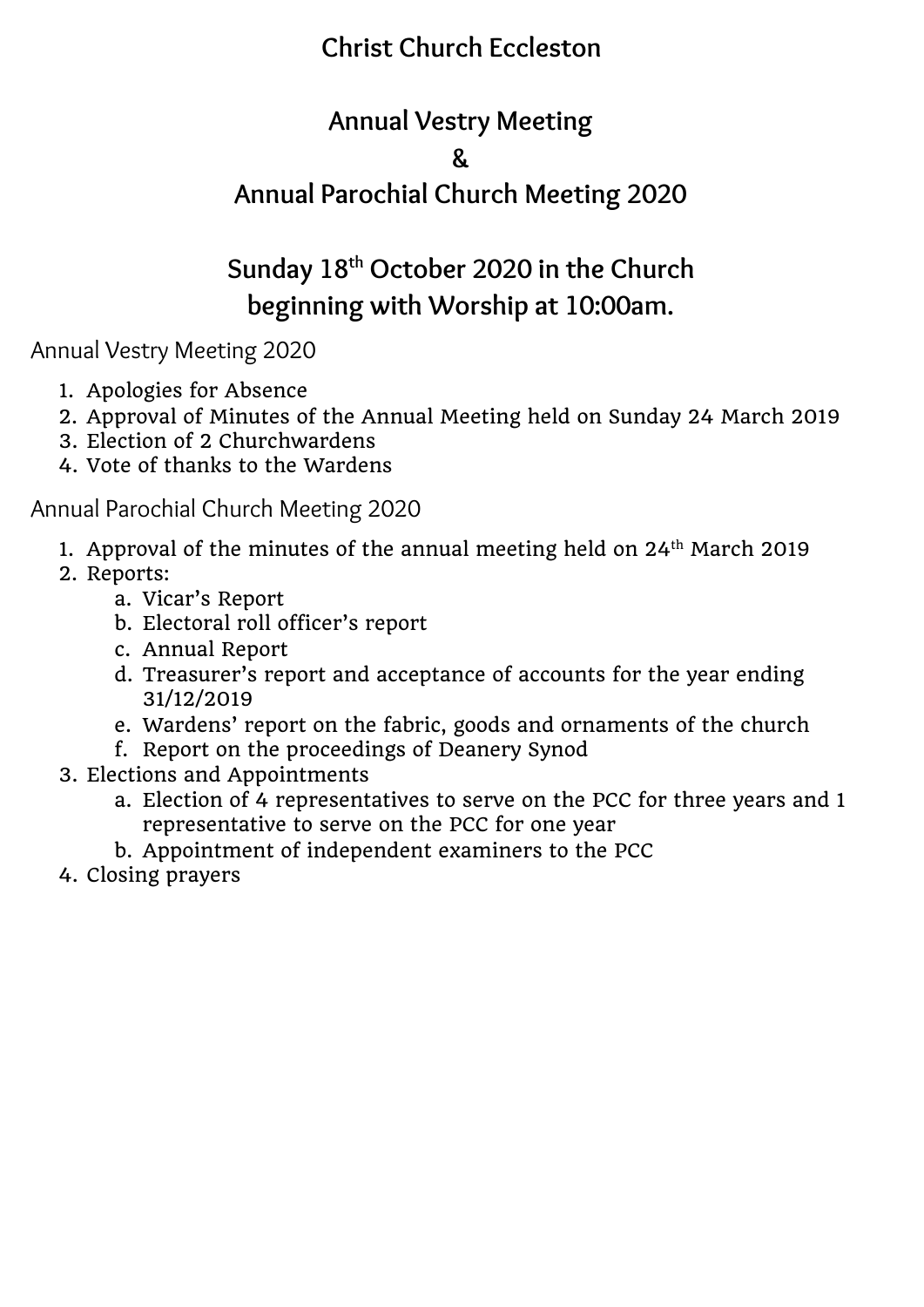### **Minutes of the Annual Vestry Meeting 2018**

Held Sunday 24th March 2019 in the Church beginning with Holy Communion at 10.30am

- **1. Apologies/Attendees** apologies were given for Chris Macro, Jim Macro, Helen Brindley, Helen Moorhouse, Lyndene, Sheila Hand, Hazel Haywood and Sandy Rimmer. 39 People attended the meeting.
- 2. **Minutes from 25th February 2018 –** Everybody was given the opportunity to read the minutes from last year. No comments were recorded. The minutes were proposed as a true record by Sue Brindley and seconded by Tom Hurst.
- 3. **Churchwardens –** Both of our Church Wardens, Christine Hoyle and Thomas Larsen (Philip) are willing to continue to serve. Chris was nominated by Jeff Rimmer and seconded by Debra Evans. Philip was nominated by David Ball and seconded by Jeff Rimmer.
- 4. **Vote of thanks to the Wardens –** Thanks were given to the Churchwardens by Revd Sonya in the form of a poem. Everybody showed their appreciation.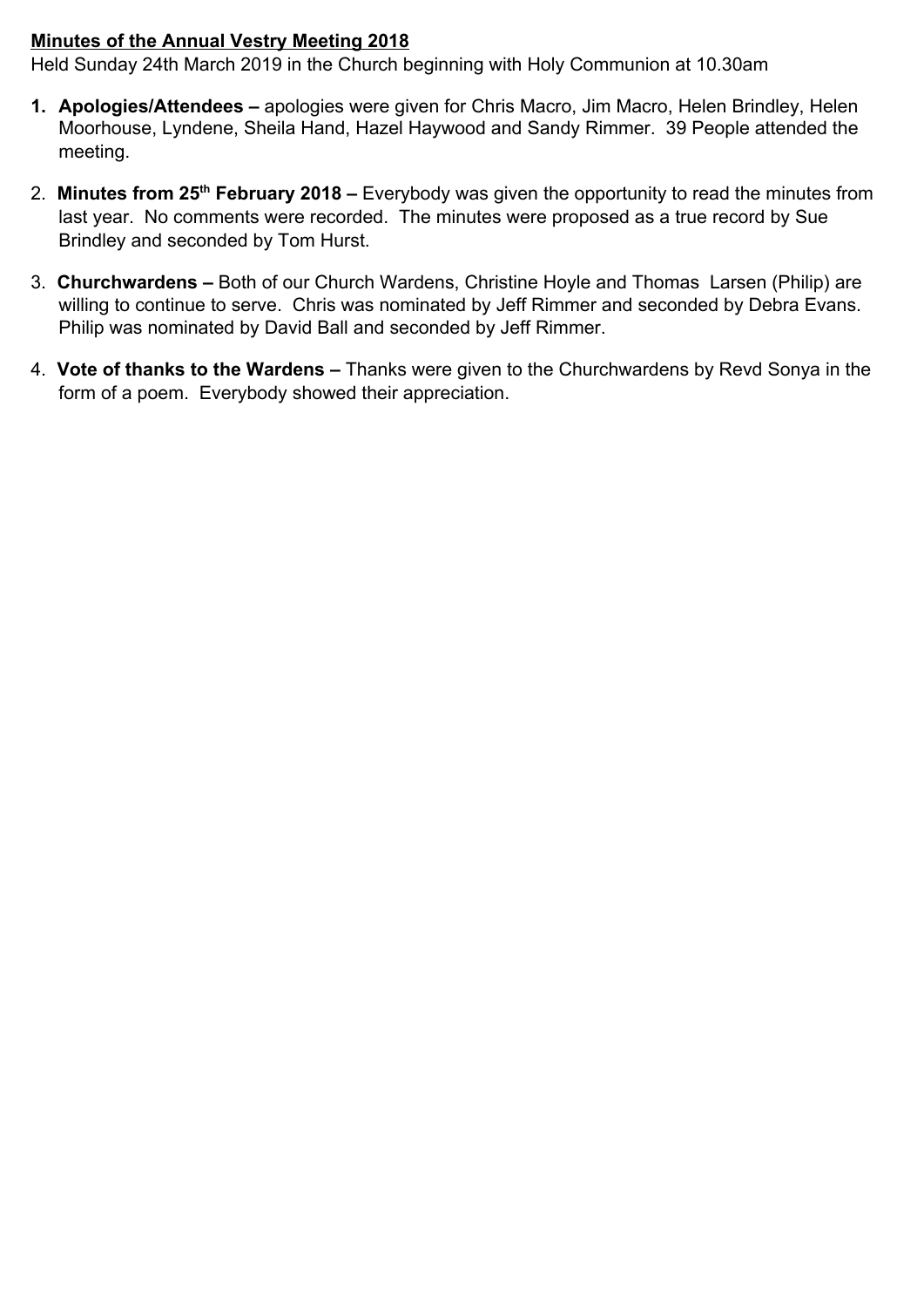# **Annual Parochial Church Meeting 2018**

Held Sunday 24th March 2019 in the Church beginning with Holy Communion at 10.30am

- 1. **APCM 2018 Minutes** All happy with the minutes and no comments made for any amendments. The minutes were approved as a true record of the meeting by David Parr and seconded by Sue Brindley.
- 2. **Reports:**
	- a. **Vicar's Report** Revd Sonya gave an opportunity for people to read the report and one amendment was noted – first page change 2017 to 2018:
		- Thanks given to everybody who has made any contribution to the smooth running of our church. Thanks given to the Wardens and also the PCC.
		- · Three stories shared
			- a. Ian and Angela's story
			- b. PCC Away day
			- c. Toddler Time.

This shows God is working in our community and not just on Sundays.

There were no questions about the report and any comments welcomed – one comment about our Foodbank involvement having no mention.

- b. **Electoral Roll Officers report –** Appendix 1
- c. **Matters Arising –** none noted
- d. **Treasurer's Report –** Revd Sonya gave a brief overview. No questions raised. Claire Deegan was agreed as the Independent Examiner for next year unless we exceed the income threshold and need auditing due to the sale of the hall land.
- e. **Wardens' Report** Appendix 2
- f. **Deanery Synod** David presented a report (Appendix 3) about the Deanery Synod. People were encouraged to think about being a representative on the Deanery Synod due to Cyril stepping down. If anybody would like to go along to the next meeting let David know.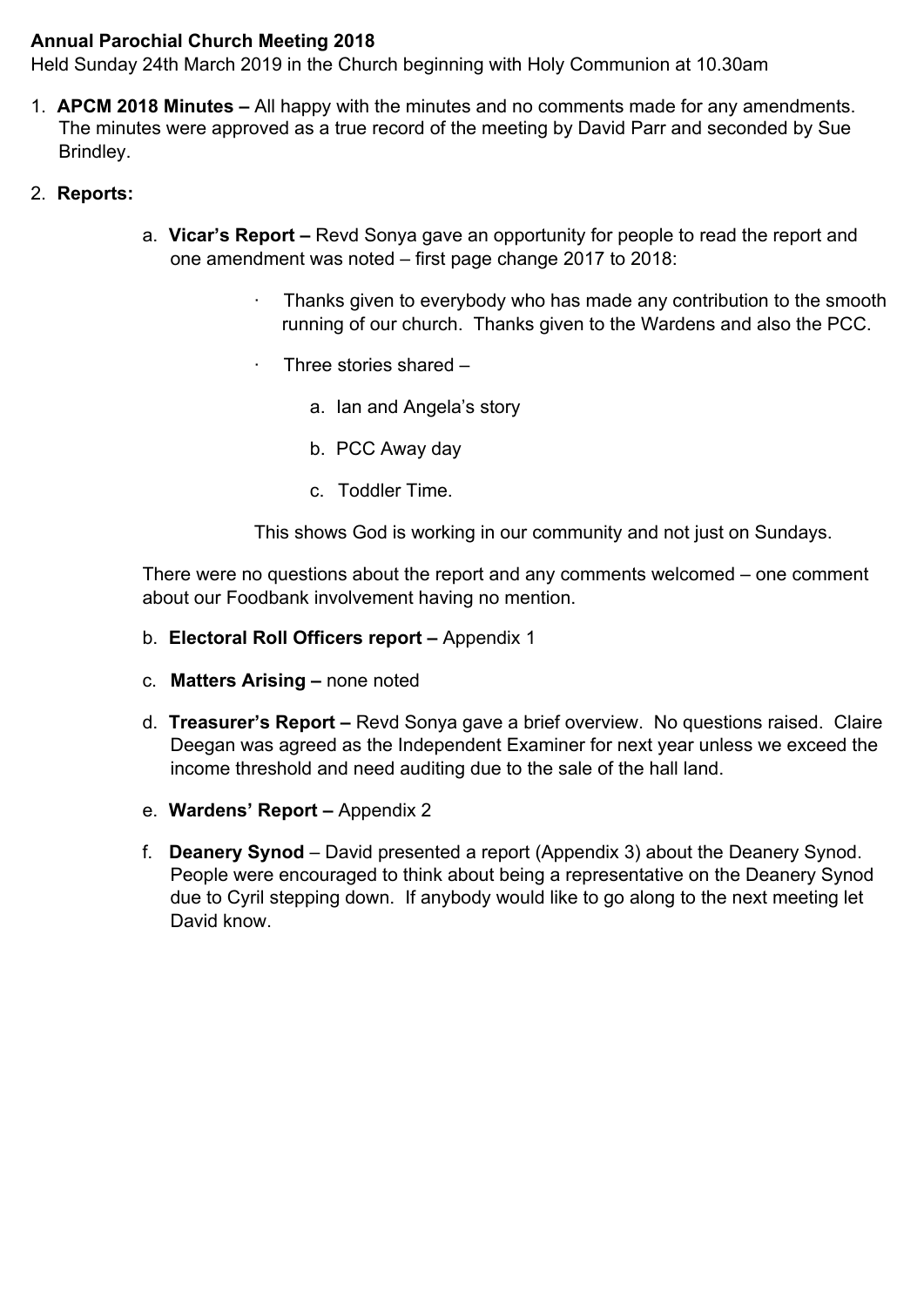### 3. **Elections and Appointments**:

 a. **PCC Retired Memebers:** Jean Brownbill, Jenny Platt, Christina Rimmer, Helen Brindley and Debbie Evans

| <b>Elected</b> | <b>Proposed</b> | <b>Seconded</b> |
|----------------|-----------------|-----------------|
| Jennie Platt   | David Parr      | Hazel Haywood   |
| Hazel Heywood  | Phil Larson     | Chris Hoyle     |
| Debbie Evans   | Jeff Rimmer     | Chris Hoyle     |

### b. **PCC Elected members:**

#### c. **Appointment of sides persons**:

· David Swain, Helen Moorhouse, Marjorie Lewis, Eileen Jaras, Jenny Farnsworth, John Hansen, Pat Hansen, David Bartlett, Jeff Rimmer, Dilys Ball and David Ball. Unanimously agreed by all present.

The Archdeacon's Visitation will take place on  $13<sup>th</sup>$  May at 6.30pm at St Helen's Parish Church.

- d. **Appointment of independent examiners to the PCC** The meeting agreed to the appointment of Claire Deegan, who has volunteered to do this free of charge, providing we don't reach the financial threshold that would require an accounting firm.
- 4. Thank you to all who attended the meeting, which was closed in prayer by the Reverend Sonya.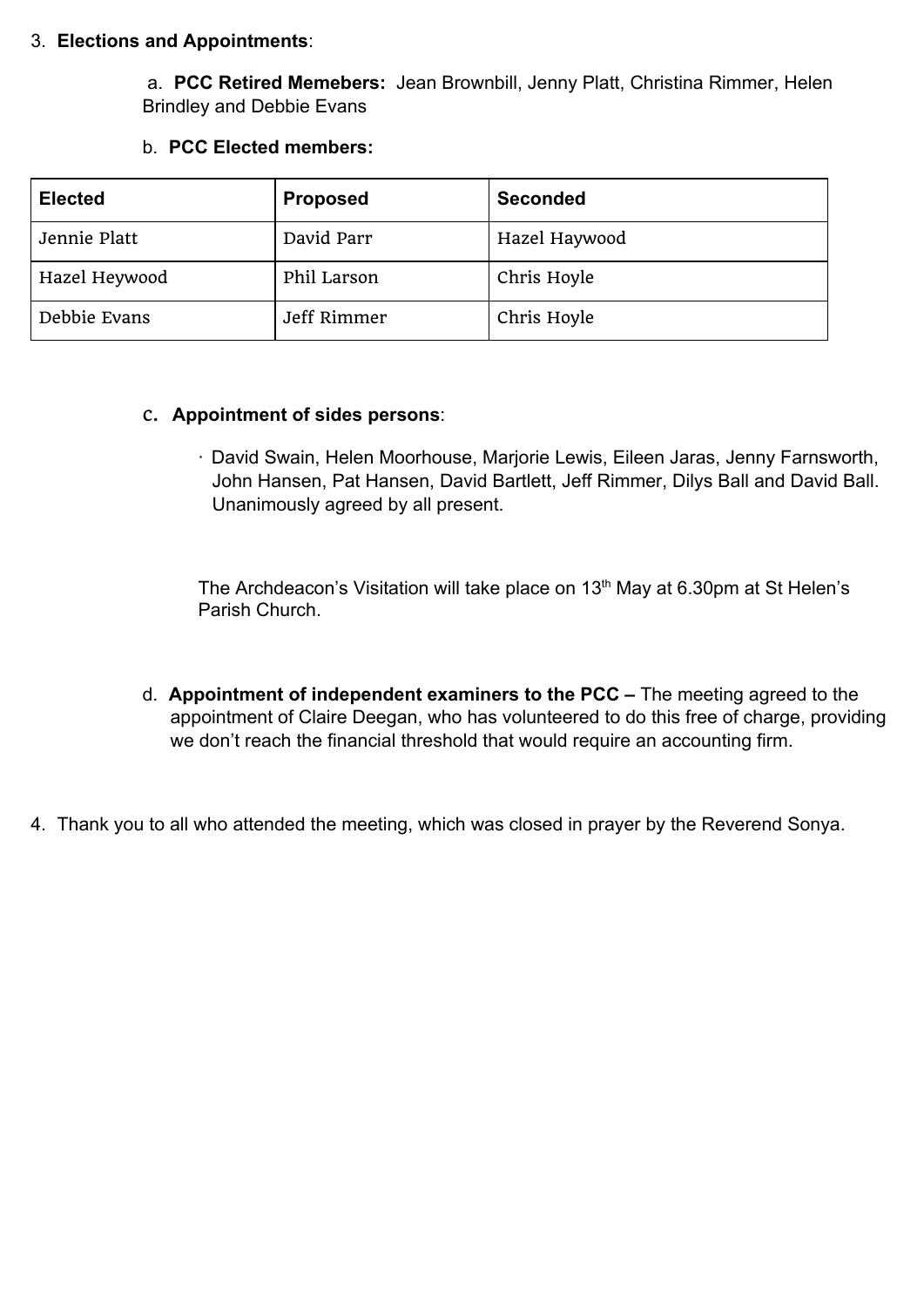# Annual report of the church of

# Christ Church Eccleston

# for the year ending  $31^{st}$  of December 2019

# Reference and Administrative Information

Location and address: the church of Christ Church Eccleston is located in Church Lane, Eccleston, St Helens, WA10 5AD.

The address for general correspondence is: Christ Church Eccleston, c/o Rev Sonya Doragh, Christ Church Vicarage, 34 Church Lane, Eccleston, St Helens, WA10 5AD.

Website address: [www.cce.org.uk](http://www.cce.org.uk/)

Motto text: our motto text for 2019 was: You are the light that gives light to the world. A city that is built on a hill cannot be hidden. People don't hide a light under a bowl. They put it ona lampstand so the light shines for all the people in the house. In the same way, you should be a light for other people. Live so that they see the good things you do and will praise your Father in heaven. Matthew chapter 5 verses 14-16

Management: management of Christ Church is exercised through the parochial church council (PCC) and the standing committee.

# The following served as members of the PCC during 2019:

| Team Vicar:                    | Rev Sonya Doragh                                                                                         | Chairperson |
|--------------------------------|----------------------------------------------------------------------------------------------------------|-------------|
| Churchwardens:                 | Chris Hoyle<br>Phil Larsen                                                                               |             |
| Deanery Synod representatives: |                                                                                                          |             |
| Vice Secretary                 | David Parr<br>Dorothy Parton<br>Thomas Hurst                                                             |             |
| <b>Elected Members:</b>        | David Ball<br>Sue Brindley                                                                               |             |
| <b>PCC Secretary</b>           | Debra Evans<br>Jennie Platt<br>Bev Riley                                                                 |             |
| Treasurer                      | Paul Horton co-opted<br>Jeff Rimmer<br><b>Ruth Hurst</b><br>Thomas Hurst<br>Rachel Lyon<br>Hazel Heywood |             |
| Co-opted Members               |                                                                                                          |             |
| Reader:                        | Pauline Parr                                                                                             |             |

One third of the PCC elected membership usually come up for election each year, at the annual Church meeting. PCC members are not limited in the number of terms that they may serve. However, since the 2014 annual meeting serving more than two consecutive terms should be considered only in exceptional circumstances. This year there are four places on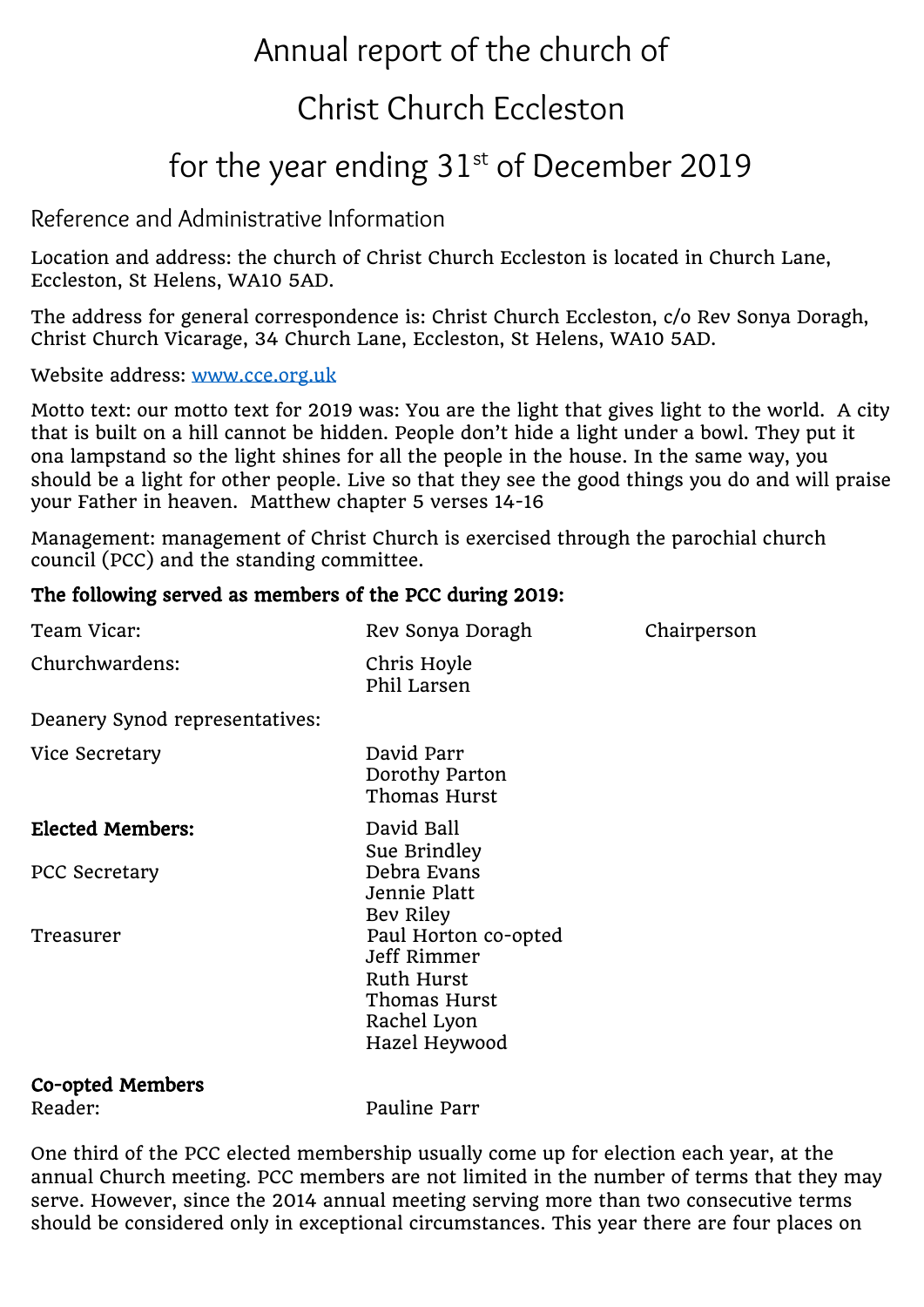the PCC open for nomination. Co-options are at the discretion of the PCC subject to the church representation rules.

Training on a Church Pastoral Aid Society PCC Tonight course was offered to all PCC members.

The PCC is advised by the following:

| <b>Bankers</b>         | Royal Bank Of Scotland            |
|------------------------|-----------------------------------|
| Quinquennial architect | Buttress, Fuller, Alsop, Williams |
| Independent Examiner   | Claire Deegan                     |
| Insurers               | Ecclesiastical Insurance Group    |

Structure, Management and Governance

Christ Church Eccleston PCC is a body corporate and operates under the Parochial Church Councils (Powers) measure 1956 and the Church Representation Rules. The method of appointment of PCC members is set out in the Church Representation Rules. All church members are encouraged to register on the Electoral Roll and stand for election to the PCC.

The PCC is a registered charity number 112 8365. The charity's formal name is the Parochial Church Council of the Ecclesiastical Parish of Christ Church Eccleston.

When planning activities for the year the PCC gave consideration to the Charity commission's guidance on public benefit and, in particular, the specific guidance to charities concerned with the advancement of religion.

The PCC operates three subcommittees:

The Standing Committee comprising the Vicar Chris Hoyle & Phil Larsen (Wardens), Sandy Rimmer (Treasurer), David Parr (Vice Chair).

The Building Committee comprising the Vicar, Jeff Rimmer and Jim Macro.

With a temporary subcommittee formed to oversee refurbishment work on Church House comprising the Vicar, Thomas Hurst, Rachel Lyon and Sue Brindley.

The Electoral Roll was revised prior to the 2019 Annual Church Meeting at which time there were 131 members on the electoral roll. This was done in March 2020 prior to the lockdown due to Coronavirus in expectation that our APCM would be held on 29th March 2020.

Protection for All: In accordance with Diocesan policy, all leaders and helpers working regularly with children, young people and with vulnerable adults are checked via the DBS system in order to obtain an enhanced certificate. The parish child protection coordinator updates and reissues the existing policy in the light of various changes in government and diocesan policy and practice. This is regularly reviewed by the PCC. Health and safety issues are taken into consideration and measures to reduce risk are taken whenever necessary. Fire extinguishers are located at appropriate points around the buildings. We have a defibrillator in the foyer that anyone can use.

Objectives and Activities

The general functions of the PCC are stated within section 2 of the Parochial Church Councils (Powers) Measure 1956.

As the parish church of Eccleston we are a Christian presence in our community; as we grow together learning to love God, we seek to show God's love to the community around us.

Throughout 2019 we have been an active Christian presence through the provision of the following public benefits: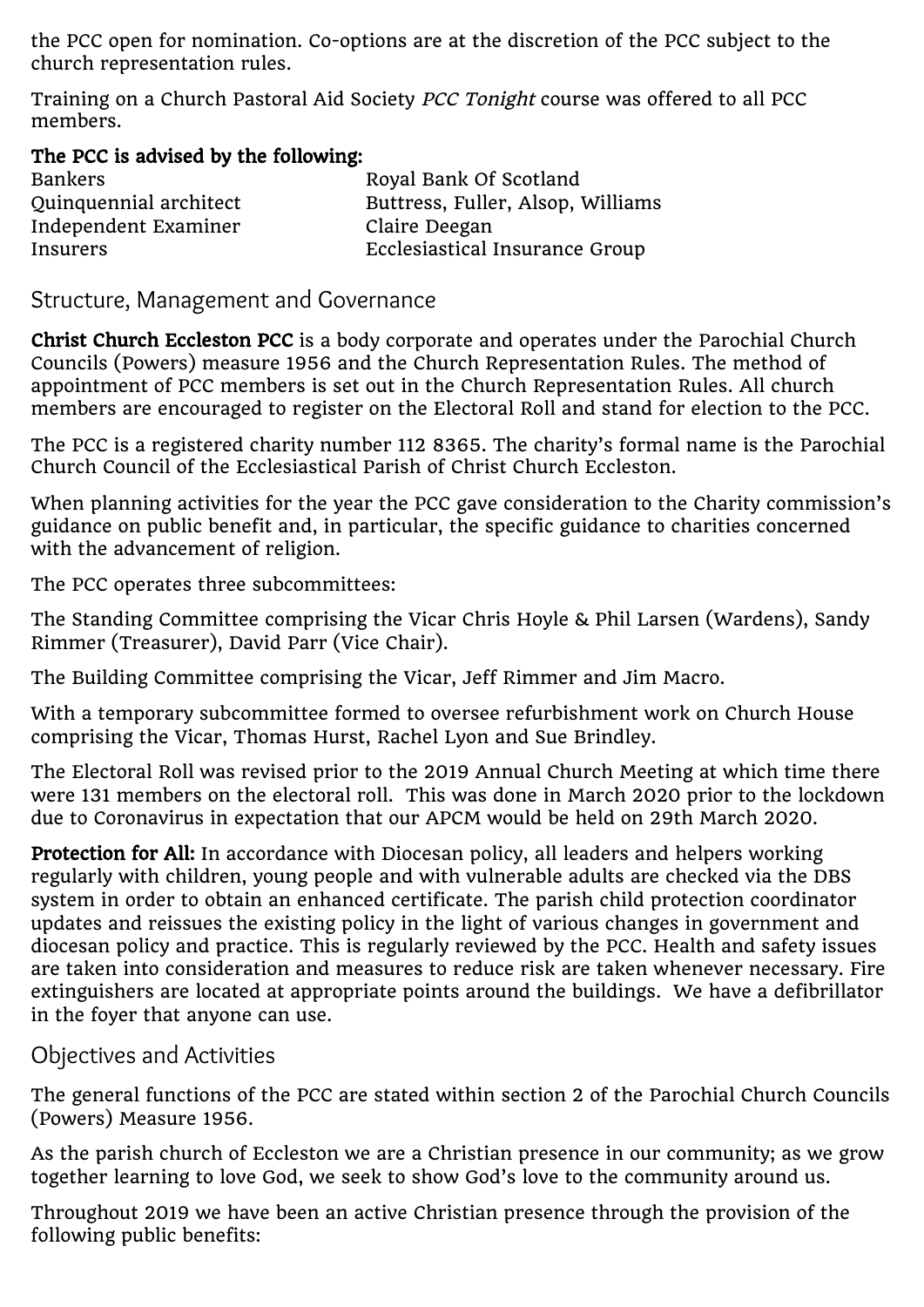# Growing together

This year has seen us grow together as a church family, as part of the Eccleston team, as part of the St Helens Deanery and as part of the Diocese of Liverpool. It was a blessing to us to explore the Diocesan Rule of Life in depth through Lent, with groups meeting across the team to look at each of the elements: We are called to read, pray and learn. We are sent to give, serve and tell. It was a joyful experience as we celebrated with afternoon tea hosted by St Luke's and we were encouraged by Bishop Beverly's talk, so much so that we repeated the Afternoon later in the year as a Deanery event.

We enjoyed visits from our mission partners, the Wardens of Windsor Woods and a local representative of Safe Families for Children.

# Learning to Love God

Our learning together started with a humorous and insightful recasting of the journey of the wise travellers, with our two readers and vicar telling us about the '3 wise women.' Of course, this brought to life aspects of the Bible story and focused our attention on God. Bringing a new slant on Christmas traditions was repeated at the end of the year, with a no rehearsal - fancy dress nativity lifting the pressure from the children (no lines to learn) and their group leaders. Some of us were unsure of this new approach but in the event this was a joyful service that upheld the traditions of teaching the children through their participation in the story of Jesus birth. We also enjoyed an addition to our annual Christingle of the human sized orange thanks to Rev Sonya dressing up! This year's crib service was blessed with a new life size wooden crib / trough that was assembled by the children once they had found the different parts - encouraging them to consider that they can offer a home to Jesus.

Through our teaching and preaching at our Sunday services and the various groups that run on a weekly or monthly basis, learning our faith together equips us to seek more Jesus and more justice for this world. It is always wonderful to nurture new faith through the Alpha course and this year was no exception.

We welcomed our new Self Supporting Curate to our team, Rev Anita Fath has brought a good natured and steady personality to the clergy team, as she learns and continues to discern her ministry we look forward to what we will learn from her.

# Showing God's love

We have continued with the good work of many groups of volunteers and reach out to our community with:

At Eccleston Mere Primary school we have shared God's love through assemblies, volunteers to listen to readers, pastoral support to staff and the vicar's involvement in governance.

Pastoral work including visiting the sick and bereaved.

Toddler Time, a weekly drop in for parents, carers, grandparents and pre-school children.

Youth Group meets weekly to explore faith and life and enjoyed exploring the challenge of Eco Church and what differences we can make to our shared and individual life styles to better care for our world.

Over the course of this year we made some changes to how we work with baptism families, a team has developed around this important part of our outreach ministry in the hope that relationships will develop that increase the number of Baptism families that come to engage more actively in church life. We are very grateful to those that have joined this team and the difference it will make to these young families.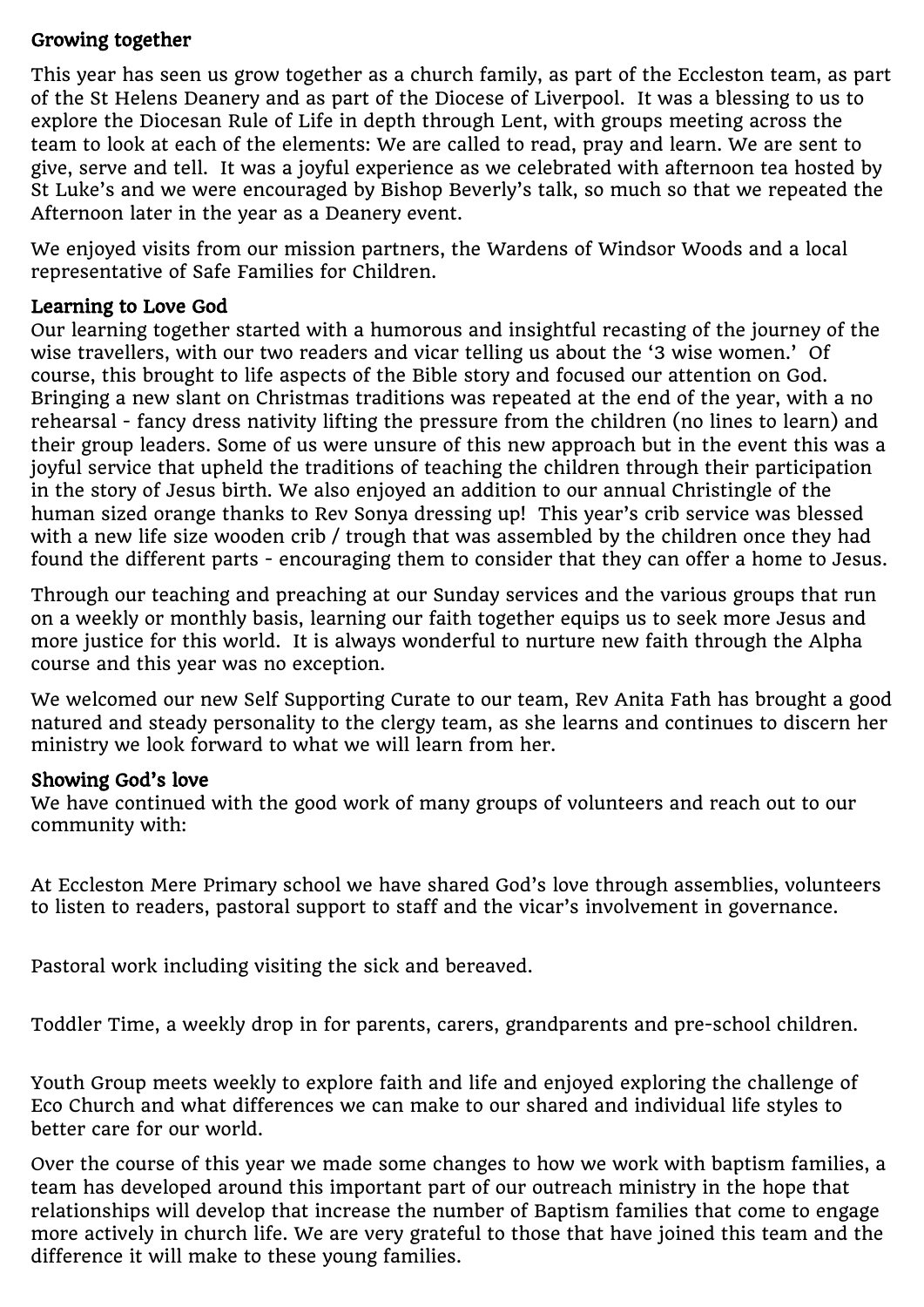A highlight of our missional work this year was the well attended and joyful 'Fur on the Field.' As so many dog walkers make good use of our land it seemed ideal to host an event for their benefit, Mrs Sue Kirkham one of our Lay Readers was the visionary and energy behind this wonderful day. With a dog show, a canine obstacle course, family entertainment from a team of puppeteers, a wonderful atmosphere was tangible throughout the event.

# Achievements and performance

We are delighted with the achievement of our objectives as set out in the previous section. Our activities this year have benefited from the dedicated work of our verger Pauline Parr and part time administrative support offered by Ann Glacki.

The following section highlights the areas of activity and performance.

# Worship

Our 10:30 service continues to be well attended enjoying the gifts of many people in welcome, administration, leading worship, preaching, music, reading, leading intercessions, technical support, refreshments, flowers, a beautiful clean building and a tidy church yard.

The Encounter service came to an end this year as Helen moved away.

# Ministry

Occasional Offices: During 2019 there were 8 baptisms, 0 weddings and 22 funerals. It is wonderful to see some of those that have been supported through our occasional offices join us more regularly for worship.

# Mission

Assemblies in Eccleston Mere Primary School are a regular opportunity to share God's love with our community. Our support for Eccleston Mere Primary School also takes the form of having a presence on the governing body and welcoming classes to church when such visits enhance the learning of the children. A number of volunteers from Christ Church are regularly visiting school to listen to children read.

# Buildings

The church building continues to be kept in wonderful condition thanks to a team of dedicated volunteers.

This year was pivotal in the life of our buildings, planning permission for 'The Orchard' and outline planning for a cul de sac and housing on the site of the old hall was approved.The approval was granted despite a last minute challenge to the application from a heritage officer, suggesting that the hall is curtilage to the church and falls under the Church's listing. Thankfully Rev Sonya was able to work with Edward Landor the Planning Consultant with just a few days from the challenge to the deadline, they produced a paper that discredited the objection.

This was closely followed by the Medical Centre moving into their long anticipated new premises, with Rev Sonya and toddler time's baby Stanley there to help cut the ribbon. This means we no longer receive the rent that the NHS paid to have the portakabin surgery on the land, however it will be balanced almost penny for penny by the increased rent on Church House following the successful renovations last year.

With planning approved, we had a farewell to the old hall, to honour it's part in the life of our community. We gathered in the car park and enjoyed a BBQ, some activities for the children and great laughter as we put the vicar in the stocks. As well as enjoying the space one last time we also thanked God for all that has happened there and allowed ourselves to grieve the loss of those times too.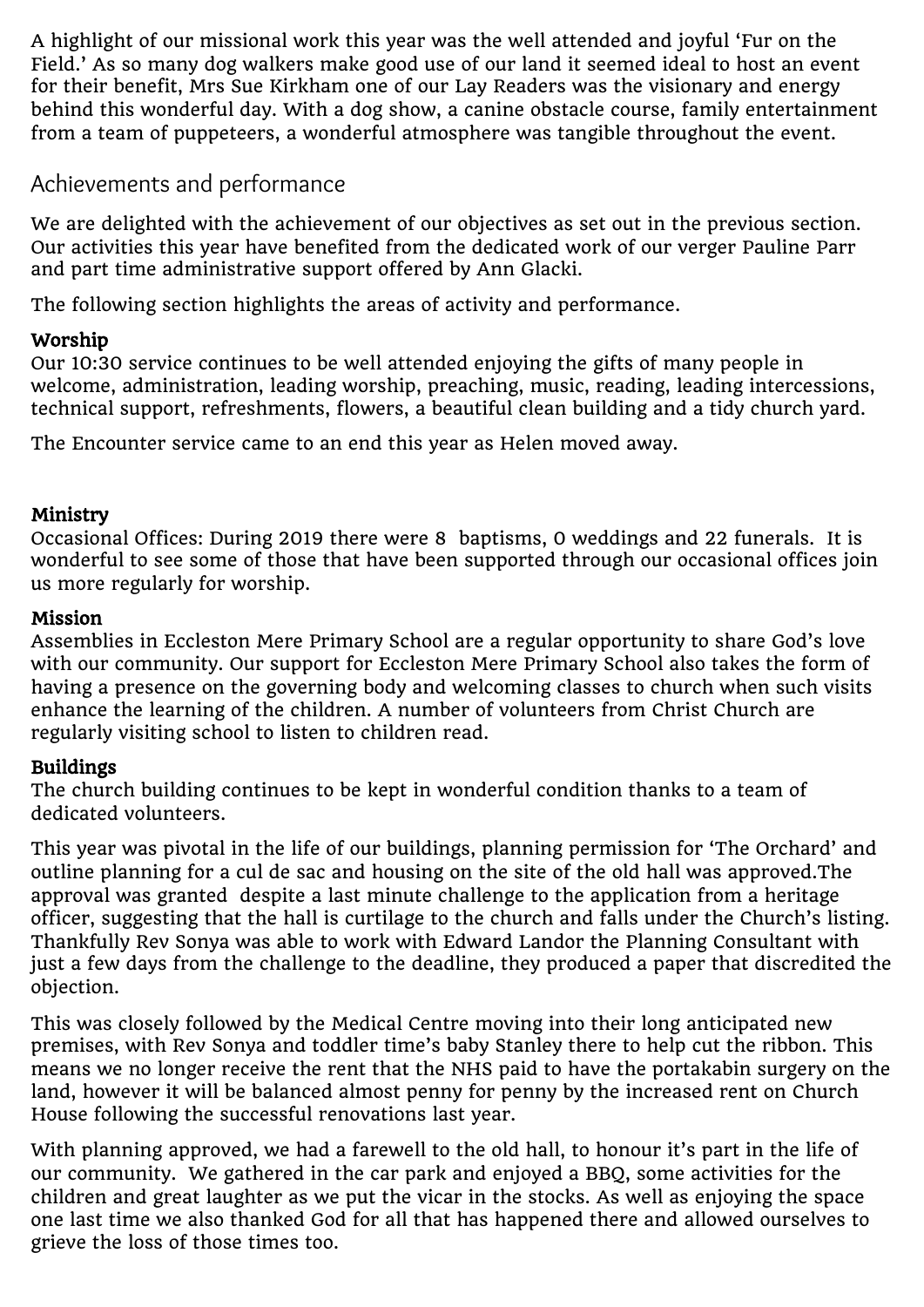It was a shock to the church family and local community when we twice discovered offensive graffiti, once on the paving in front of church and the next time on the church door. We are really grateful to those that helped clean the writing off and to the police who stood watch over our worship and comforted our church family.

It was a further shock to then find that stone work had fallen from the tower, placing hazard warning tape around the sides of the tower was not an attractive decoration. Steve Walsh, our architect, inspected the tower and once the process of applying for a faculty is complete we will seek quotes for the repairs to be made in the coming months.

# Finance

There has been significant expenditure this year to move towards selling the church hall land and upgrading the sound system in church. Whilst the Parish Giving Scheme has strengthened our financial foundation we are spending more than our regular income and need to continue to work towards a better balance. Those of you reading this that are part of the Parish Giving Scheme, we ask if you have not already, please consider agreeing to the annual increase in line with inflation. When giving is static our income in real terms decreases but our costs continue to increase with inflation. This small impact on individual giving with a few percentage increase, will have an enormous beneficial impact on our church income if a majority chose this option.

The Spring Fair and Christmas Fair are a great help to our income and we are grateful to the team that make them such fun for all involved.

Total receipts on unrestricted funds were £94,887.92 of which £ 43,453.68 was planned regular unrestricted giving with a further £5,691.85 from collections and other giving , and a further £9,370.19 was from Gift Aid. Restricted donations of £2,107 were also received and are detailed in the Financial Statements. The Church House continues to be let, which provided a gross income of £6,425.85.

£98,616.86 was spent from unrestricted funds to provide the Christian ministry from Christ Church Eccleston, including the £66,922.60 contribution to the diocesan parish share that largely provides the stipends and housing for the clergy.

The net result for the year was an excess of payments over receipts of £29,087.96 on unrestricted funds.

# Reserves policy

It is PCC policy to try to maintain a balance on unrestricted funds which equates to at least three months unrestricted payments. This is equivalent to £10,331. It is held to smooth out fluctuations in cash flow and to meet emergencies. The cash balance of £93,442 held on unrestricted (including designated) funds at the year end, together with the amounts payable to and by the PCC, well exceeds this target.

# Warden's Report 2019

All the annual service work has been carried out on the organ, boilers, fire extinguishers and gutters.

It was discovered that some pieces of stone had fallen from the tower. Our Architect inspected and put the repair job out to tender.

Our thanks to the dedicated gardening team who have continued to keep he Church Yard looking so beautiful, despite the theft of all the equipment on two occasions this year. There were three instances of graffiti on the paving and main doors. Thank you to those who spent many hours cleaning it off.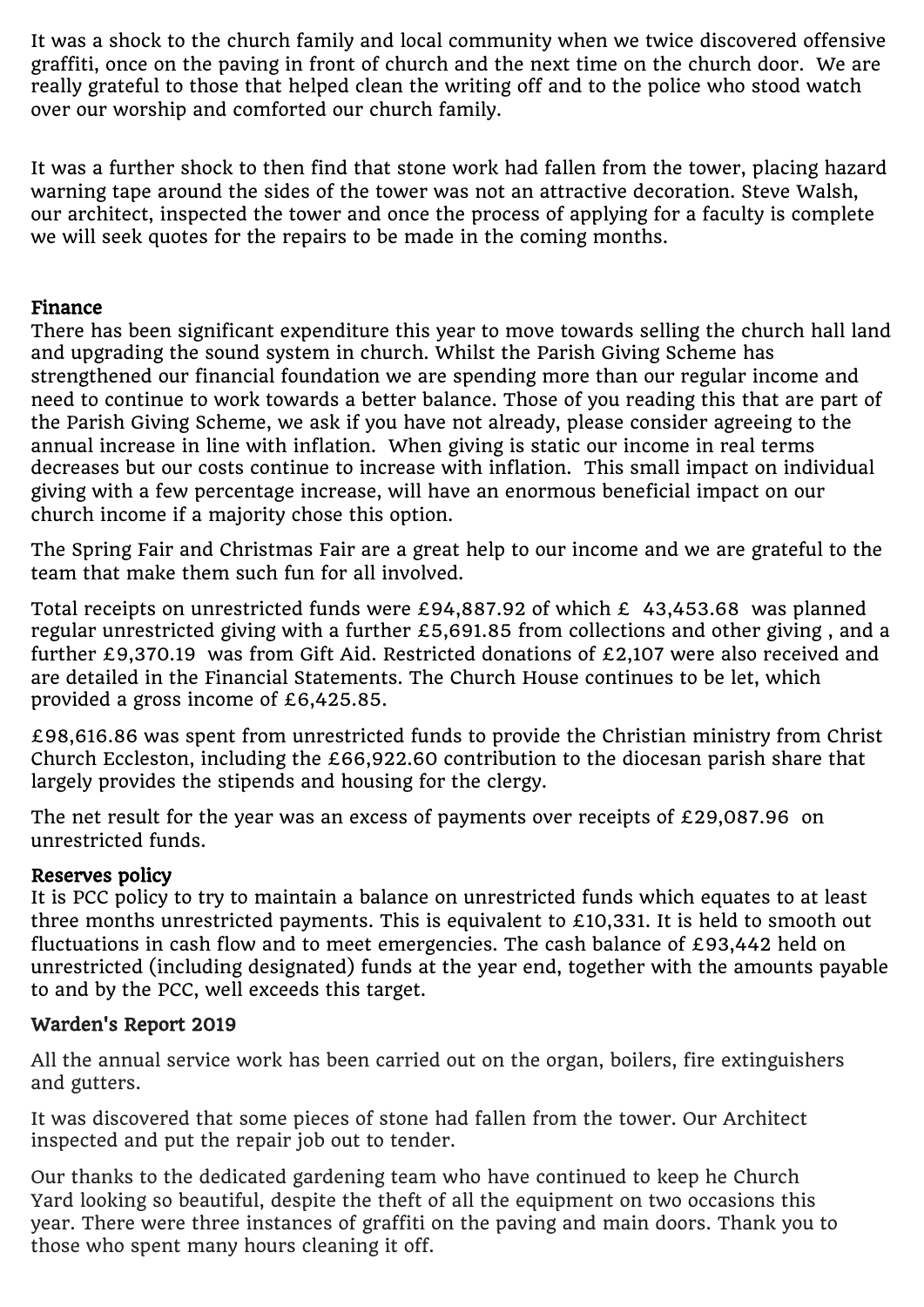Thanks to those who launder the Communion linen, arrange flowers and defy the spiders cleaning inside church.

We would also like to thank our faithful Sidespersons who give a warm welcome and those who serve refreshments, enabling fellowship to continue after the service.

Finally, thank you to everyone who helps to make this church a welcoming place and for your encouragement to us as Wardens.

Looking Forward

# Growing together

Continue to strengthen our engagement with team, deanery and diocese.

Seek to develop a wider circulation for the magazine and increase those connected to our social media platforms. We are eager to sell the hall this coming year and take the first steps in building the Orchard.

# Learning to Love God.

Sustaining and growing membership of our small groups remains a priority, both the adult groups run for church members and the emerging groups for parents and families, with the launch of Messy Vicarage and as we develop greater community connectedness using social media.

# Showing God's love

As we see increasing numbers of our church family reach the stage of life where mobility and health are limited, we need to add to our capacity to visit with home communion. Growing and equipping a visiting team will be an important step next year.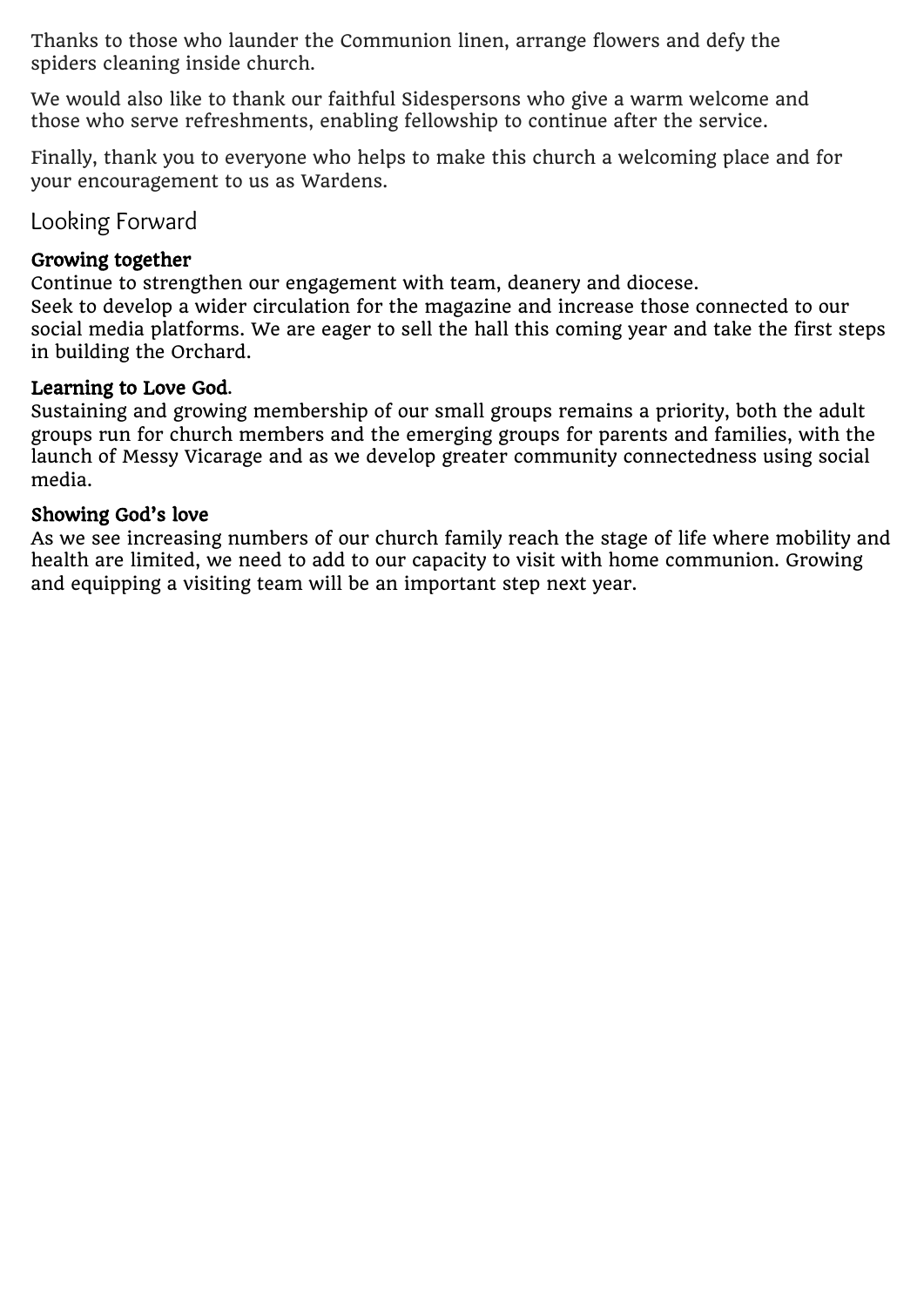#### Independent examiner's report to the Parochial Church Council (PCC) of Christ **Church, Eccleston**

I report to the PCC on my examination of the accounts of Christ Church, Eccleston for the year ended 31 December 2019 comprising the statement of receipts and payments and the statement of assets and liabilities on the following pages.

#### Responsibilities and basis of report

As the PCC you are responsible for the preparation of the accounts in accordance with the requirements of the Charities Act 2011 ('the Act').

I report in respect of my examination of the PCC's accounts carried out under section 145 of the 2011 Act and in carrying out my examination I have followed all the applicable Directions given by the Charity Commission under section 145(5)(b) of the Act.

#### Independent examiner's statement

I have completed my examination. I confirm that no material matters have come to my attention in connection with the examination giving me cause to believe that in any material respect:

1. accounting records were not kept in respect of the accounts as required by section 130 of the Act; or

2. the accounts do not accord with those records.

I have no concerns and have come across no other matters in connection with the examination to which attention should be drawn in this report in order to enable a proper understanding of the accounts to be reached.

Signed:

Claire Deegan, FCA 35 Hollytree Road Liverpool L25 5PB

Date: 29 September 2020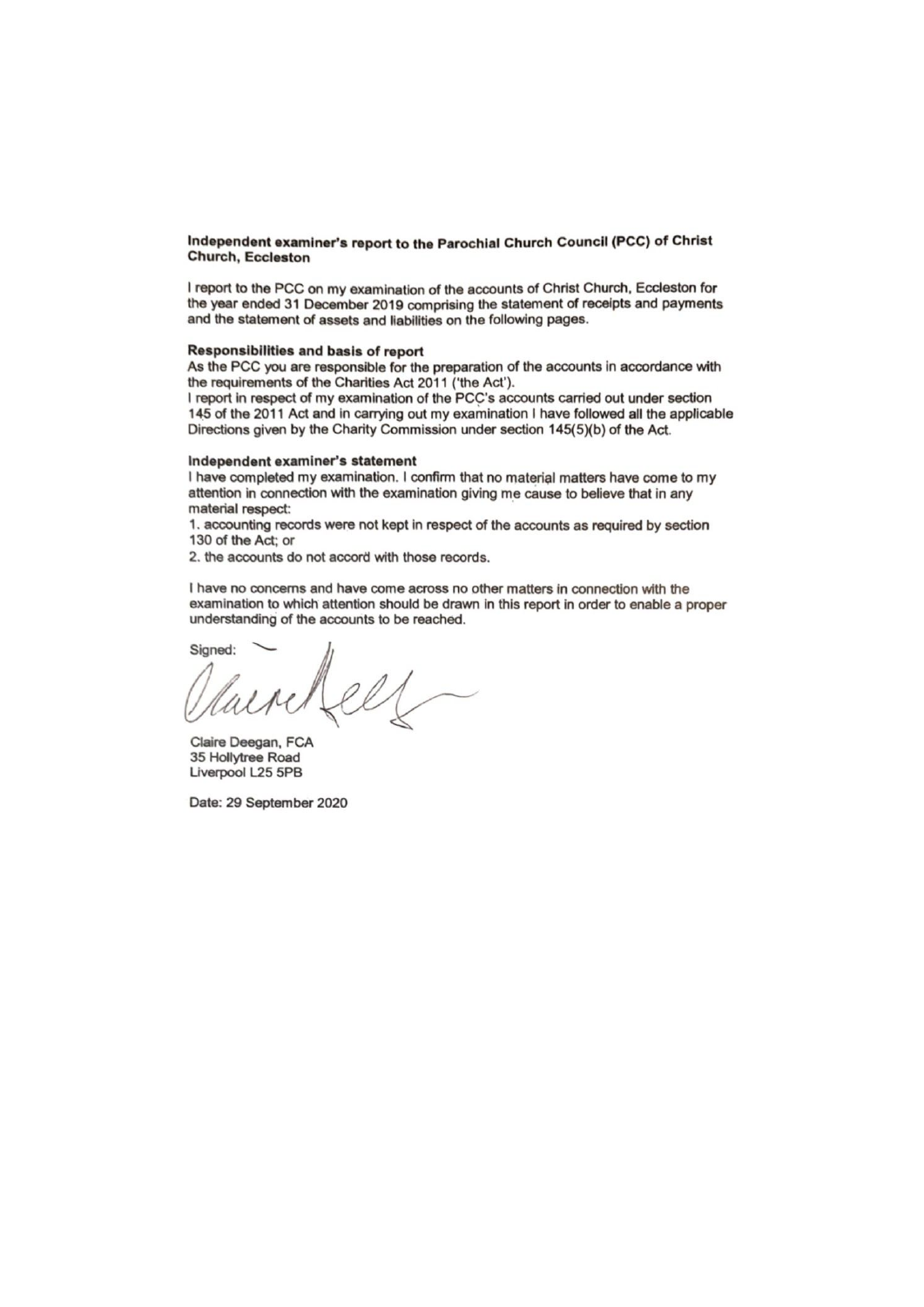# PAROCHIAL CHURCH COUNCIL OF<br>CHRIST CHURCH ECCLESTON<br>FINANCIAL STATEMENT<br>For the year ended 31 December 2019<br>Seneral (Unreatricted/Restricted) Fund Receipts & Payments Account

 $\overline{\phantom{a}}$ 

|             |                                                                                           |                                       | 2019<br>E                                   | £                          | £                                                                                                            |
|-------------|-------------------------------------------------------------------------------------------|---------------------------------------|---------------------------------------------|----------------------------|--------------------------------------------------------------------------------------------------------------|
|             | <b>Receipts</b>                                                                           | <b>Sub Total</b><br><b>Breakdowns</b> | <b>Unrestricted</b><br><b>General Funds</b> | <b>Restricted</b><br>Funds | Total<br>2019                                                                                                |
| CBF<br>code | <b>Voluntary receipts</b>                                                                 |                                       |                                             |                            |                                                                                                              |
|             | <b>Regular Giving</b><br>Tax efficient planned giving (gift aid & parish share)           |                                       | 43,453.68                                   | 125.00                     | 43,578.68                                                                                                    |
|             | Other Planned Giving (non gift aid)                                                       |                                       |                                             |                            | 6,613.85                                                                                                     |
|             | Collections and other giving                                                              |                                       | 5,691.85                                    | 922.00<br>100,00           | 100.00                                                                                                       |
|             | One off Gift Aid Donations                                                                |                                       |                                             |                            |                                                                                                              |
|             | All Other RECURRING giving/donations                                                      |                                       | 686.20                                      | 294.02                     | 980.22                                                                                                       |
|             | All NON-RECURRING giving/donations (inc Special App)                                      |                                       | 9,370.19                                    |                            | 9,370.19                                                                                                     |
|             | Income tax recovered                                                                      |                                       |                                             | 216.00                     | 216.00                                                                                                       |
|             | Legacies                                                                                  |                                       | 843.75                                      |                            | 843.75                                                                                                       |
|             | Recurring grants<br>NON RECURRING or 'one off grants'                                     |                                       | 100,00                                      | 450,00                     | 550.00<br>62,252.69                                                                                          |
|             |                                                                                           |                                       | 60,145.67                                   | 2,107.02                   |                                                                                                              |
|             | Receipts from activities for generating funds<br>Gross Income from fundraising activities |                                       | 2,952.14                                    | ٠                          | 2,952.14                                                                                                     |
|             | Income from investments                                                                   |                                       | 8,660.72                                    |                            | 8,660.72                                                                                                     |
|             | Dividends, interest, income from property etc.                                            | £<br>1,163.72                         |                                             |                            |                                                                                                              |
|             | CBF Interst/War Grave                                                                     | 7,497.00<br>£                         |                                             |                            |                                                                                                              |
|             | Church House Rent<br>sub total                                                            | 8,660.72<br>£                         |                                             |                            |                                                                                                              |
|             | <b>Church Activities</b>                                                                  |                                       |                                             |                            |                                                                                                              |
|             | Statutory fees retained by the PCC (weddings, funerals etc)                               |                                       | 11,067.00                                   | ٠                          | 11,067.00                                                                                                    |
|             | Gross income from trading and other church activities:-                                   |                                       | 7,019.17                                    |                            | 7,019.17                                                                                                     |
|             | Magazine                                                                                  | £<br>1,443.50<br>£                    |                                             |                            |                                                                                                              |
|             | Bookstall/Sale of Lentern Books/Small Study Group Books                                   | £<br>5,500.00                         |                                             |                            |                                                                                                              |
|             | <b>Lettings Hall</b>                                                                      | £<br>75.67                            |                                             |                            |                                                                                                              |
|             | PCT - Water and Electricity<br>Office Photocopying                                        | £                                     |                                             |                            |                                                                                                              |
|             | sub total                                                                                 | £<br>7,019.17                         |                                             |                            |                                                                                                              |
|             |                                                                                           |                                       |                                             |                            |                                                                                                              |
|             | <b>Other Incoming Resources</b><br>Other incoming resources eg insurance claims)          |                                       | 5,043.22                                    |                            | 5,043.22                                                                                                     |
|             | <b>TOTAL RECEIPTS</b>                                                                     |                                       | 94,887.92                                   | 2,107.02                   | 96,994.94                                                                                                    |
|             | <b>Payments</b>                                                                           |                                       |                                             |                            |                                                                                                              |
|             | Cost of Generating Volunatry Income and Generating Funds                                  |                                       | 587.01                                      |                            | 587.01                                                                                                       |
|             |                                                                                           |                                       |                                             |                            |                                                                                                              |
|             |                                                                                           |                                       |                                             |                            |                                                                                                              |
|             | <b>Church activities</b>                                                                  |                                       |                                             |                            |                                                                                                              |
|             | All Mission Giving, Charitable Grants and Donations                                       |                                       | 16,865,90                                   |                            |                                                                                                              |
|             | Parish Share Pald                                                                         |                                       | 66,922.60                                   |                            | ۰                                                                                                            |
|             | Salaries & Honoraria NOT APPLICABLE TO CHRIST CHURCH                                      |                                       | 4,970.41                                    |                            |                                                                                                              |
|             | Expenses of Clergy, pastoral staff etc.                                                   |                                       | 890.16                                      |                            |                                                                                                              |
|             | Mission and evangelism costs                                                              |                                       | 14,281.44                                   |                            |                                                                                                              |
|             | Church Running Expenses (excluding utility bilis):-                                       | £<br>3.909.80                         |                                             |                            |                                                                                                              |
|             | Upkeep of Church and Services<br>Upkeep of Churchyard                                     | £<br>3,695.44                         |                                             |                            |                                                                                                              |
|             | Upkeep of field                                                                           | ī,<br>4,898.01                        |                                             |                            |                                                                                                              |
|             | <b>Administration Costs</b>                                                               | £<br>1,778.19                         |                                             |                            |                                                                                                              |
|             | sub total                                                                                 | £<br>14,281.44                        |                                             |                            |                                                                                                              |
|             | Church Utility bills (church building only)                                               |                                       | 15,519.04                                   |                            |                                                                                                              |
|             |                                                                                           |                                       | 3,939.32                                    |                            |                                                                                                              |
|             | Cost of trading (bookstall, magazine, church hall, church hett-                           | £                                     |                                             |                            |                                                                                                              |
|             | <b>Bookstall/Lentern Books</b>                                                            | ż<br>1,509.48                         |                                             |                            |                                                                                                              |
|             | Magazine<br>Church House Upkeep                                                           | 1,071.15<br>£                         |                                             |                            |                                                                                                              |
|             | Church Hall Upkeep                                                                        | Ċ,<br>974.39                          |                                             |                            |                                                                                                              |
|             | Moto cards, baptism cards, welcome cards eic                                              | £<br>384.30                           |                                             |                            |                                                                                                              |
|             | sub total                                                                                 | £<br>3,939.32                         |                                             |                            |                                                                                                              |
|             | <b>Costs of Governance</b>                                                                |                                       |                                             |                            |                                                                                                              |
|             | Governance costs (PCC meetings, legal fees, audit fee etc)                                |                                       |                                             |                            |                                                                                                              |
|             |                                                                                           |                                       |                                             |                            |                                                                                                              |
|             | <b>Major Capital Expenditure</b>                                                          |                                       |                                             |                            |                                                                                                              |
|             | Major repairs to church building, including redecoration                                  |                                       |                                             |                            |                                                                                                              |
|             | Major reapirs to church hall or other PCC property                                        |                                       |                                             | 7,693,60                   |                                                                                                              |
|             | New building work to the church building church hall, vicarage or other                   |                                       |                                             |                            |                                                                                                              |
|             | PCC property<br>Grants                                                                    |                                       | 123,975.88                                  | 7,693.60                   | 16,865,90<br>66,922.60<br>4,970.41<br>890.16<br>14,281.44<br>15,519.04<br>3,939.32<br>7,693.60<br>131,669.48 |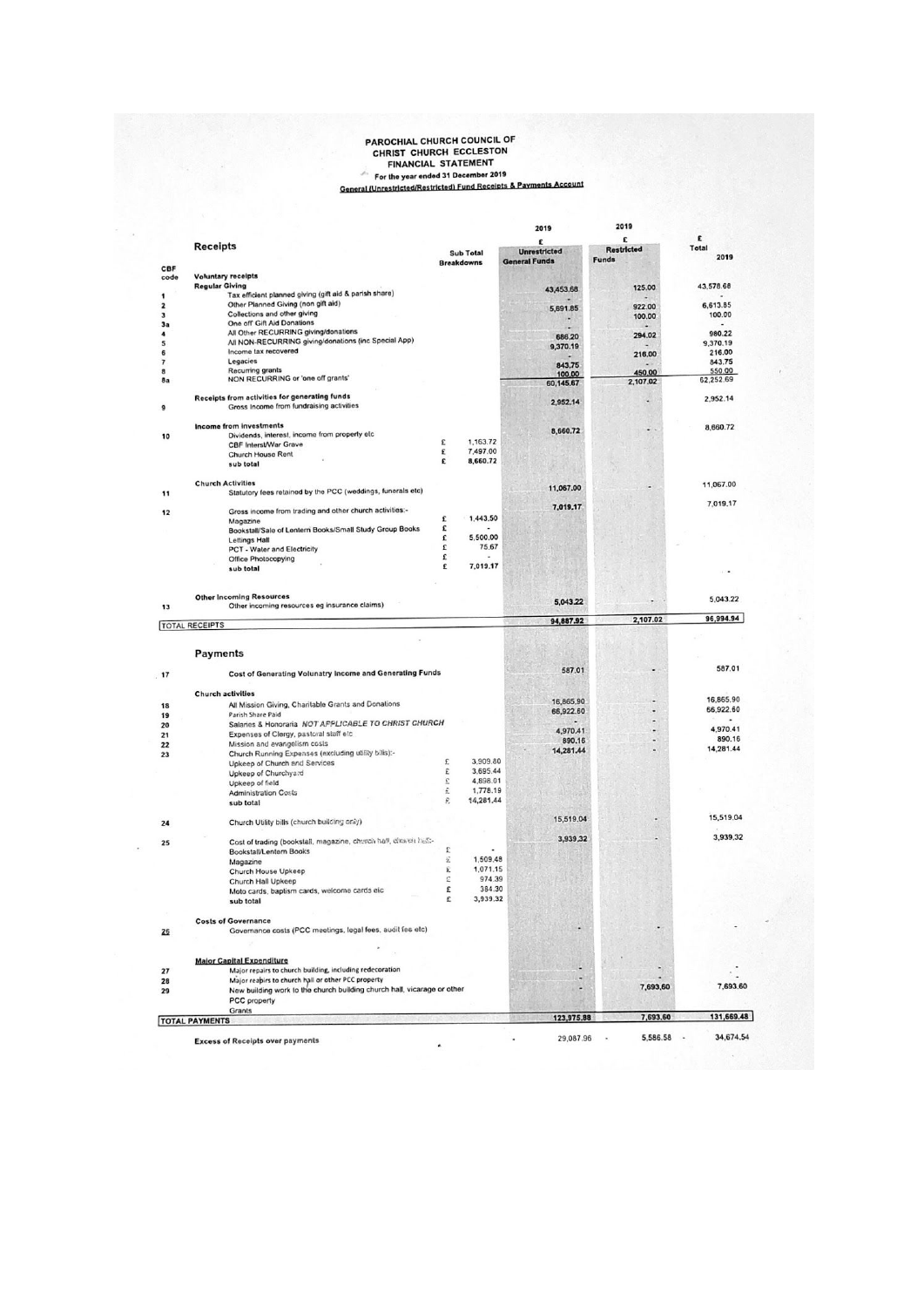# PAROCHIAL CHURCH COUNCIL OF<br>CHRIST CHURCH ECCLESTON<br>STATEMENT OF ASSETS AND LIABILITIES<br>at 31 December 2019

| Analysis and reconciliation of funds | <b>Notes</b>                                             | Funds | <b>Unrestricted</b><br>General | Funds | Restricted | Total<br>Funds |
|--------------------------------------|----------------------------------------------------------|-------|--------------------------------|-------|------------|----------------|
|                                      |                                                          | £     |                                |       |            |                |
|                                      | Balance b/f 1.1.19                                       |       | 122,530                        |       | 73,531     | 196,061        |
|                                      | Surplus/deficit for the year including investment income |       | 29,088 -                       |       | 5,587 -    | 34,675         |
|                                      | Balance c/f to 1.1.20                                    |       | 93,442                         |       | 67,945     | 161,387        |

NOTES:

1. The financial statements of the PCC have been prepared in accordance with the Church Accounting Regulations 2006<br>using the Receipts and Payments basis.

- 2. The following assets are recognised but not necessanly valued in the Statement of Assets and Liabilities:<br>Moveable church furnishings held by the church-wardens on special trust for the PCC and which require a faculty<br>f
- 3. The expenses paid to clergy may include a small, immalerial proportion which relates to their function as PCC members.<br>No other payments were made to PCC members.
- 4. The valuation of assets are based on historical values. No revaluation of assets has taken place in 2019,

Approved by the PCC on 16th Sept 2020 and signed on their behalf

Dras

PHEREN

 $\ddot{\phantom{1}}$ 

 $\sim$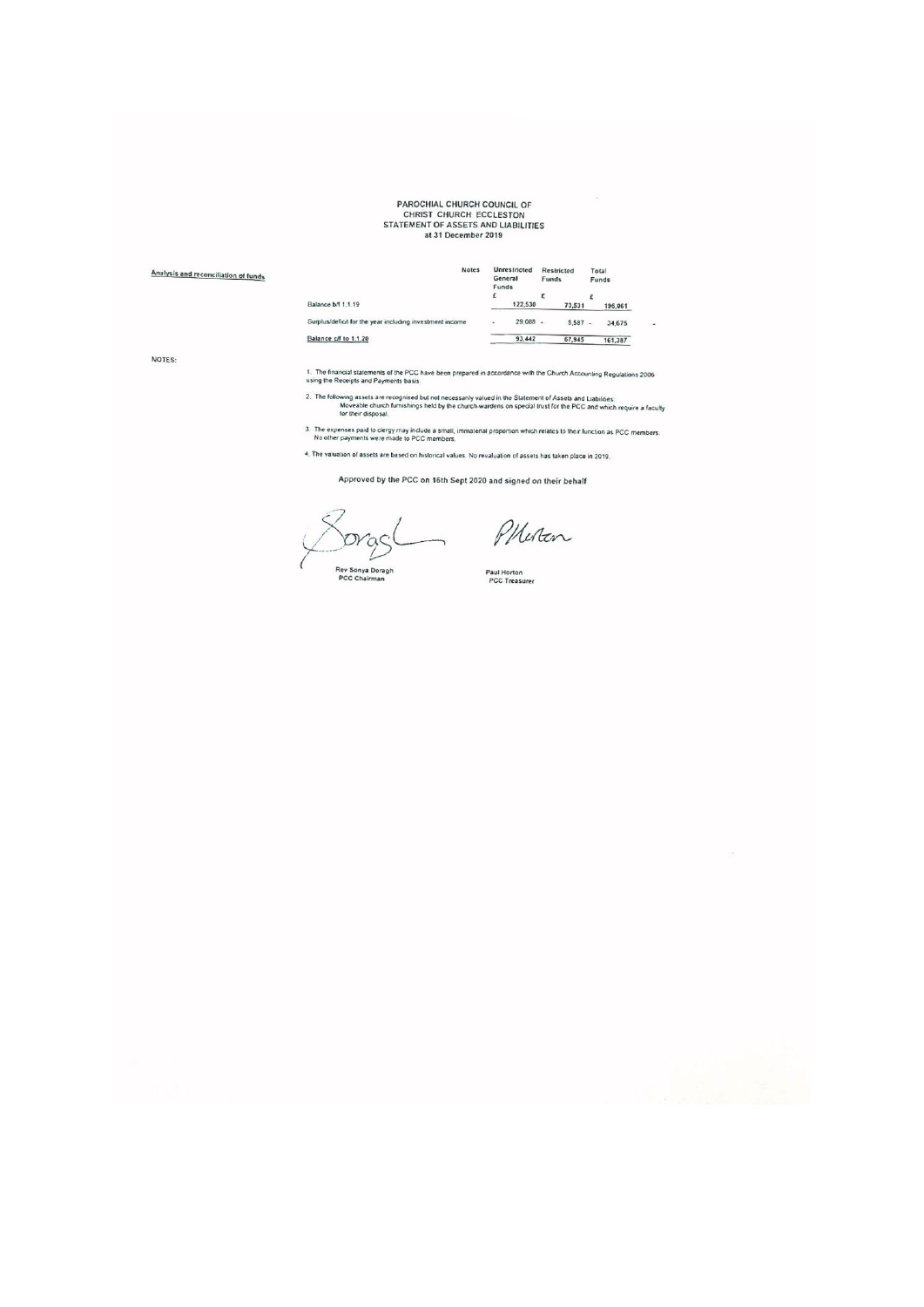#### Independent examiner's report to the Parochial Church Council (PCC) of Christ **Church, Eccleston**

I report to the PCC on my examination of the accounts of Christ Church, Eccleston for the year ended 31 December 2019 comprising the statement of receipts and payments and the statement of assets and liabilities on the following pages.

#### Responsibilities and basis of report

As the PCC you are responsible for the preparation of the accounts in accordance with the requirements of the Charities Act 2011 ('the Act').

I report in respect of my examination of the PCC's accounts carried out under section 145 of the 2011 Act and in carrying out my examination I have followed all the applicable Directions given by the Charity Commission under section 145(5)(b) of the Act.

#### Independent examiner's statement

I have completed my examination. I confirm that no material matters have come to my attention in connection with the examination giving me cause to believe that in any material respect:

1. accounting records were not kept in respect of the accounts as required by section 130 of the Act; or

2. the accounts do not accord with those records.

I have no concerns and have come across no other matters in connection with the examination to which attention should be drawn in this report in order to enable a proper understanding of the accounts to be reached.

Signed:

Claire Deegan, FCA 35 Hollytree Road Liverpool L25 5PB

Date: 29 September 2020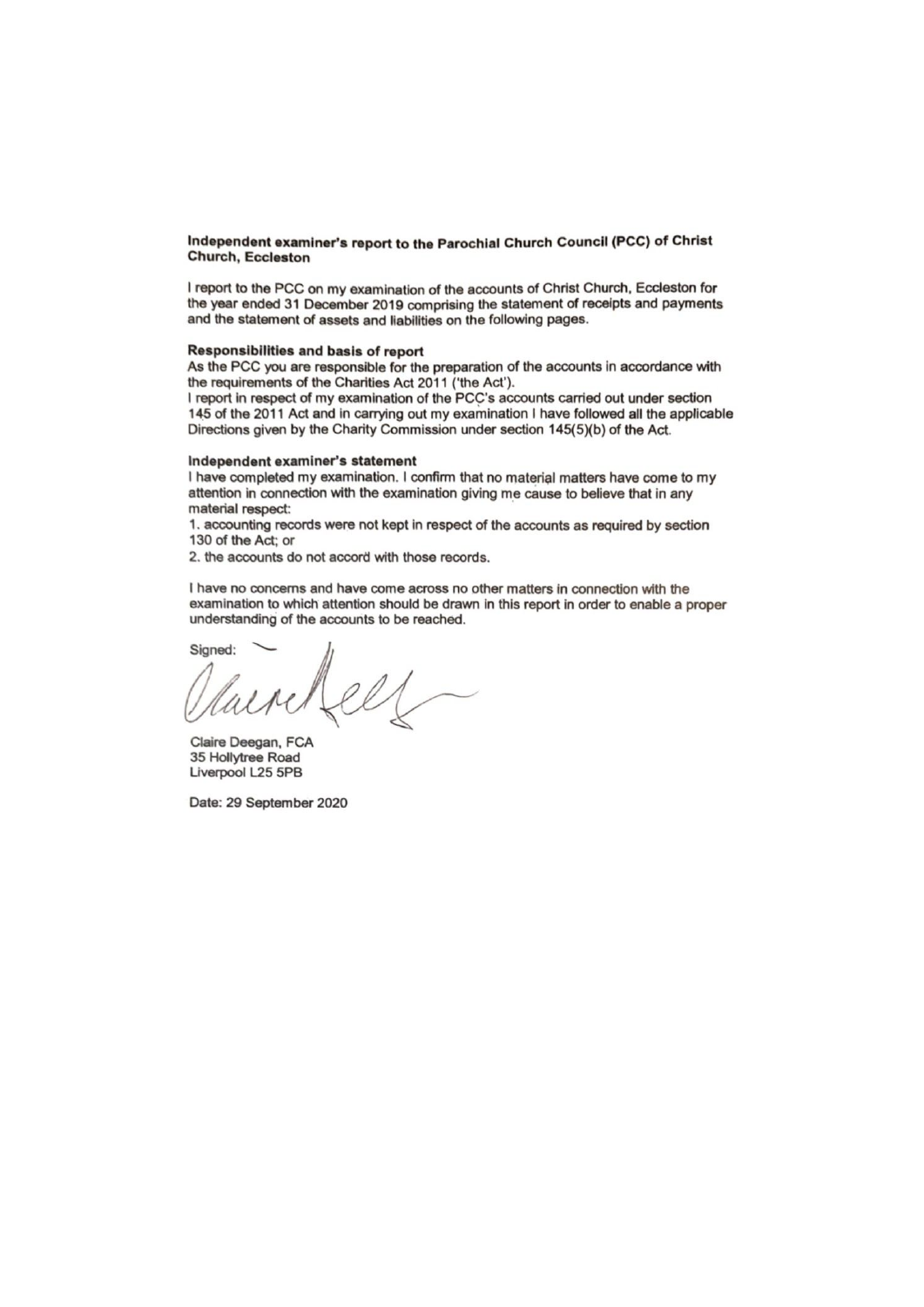# PAROCHIAL CHURCH COUNCIL OF<br>CHRIST CHURCH ECCLESTON<br>FINANCIAL STATEMENT<br>For the year ended 31 December 2019<br>Seneral (Unreatricted/Restricted) Fund Receipts & Payments Account

 $\overline{\phantom{a}}$ 

|             |                                                                                           |                                       | 2019<br>E                                   | £                          | £                                                                                                            |
|-------------|-------------------------------------------------------------------------------------------|---------------------------------------|---------------------------------------------|----------------------------|--------------------------------------------------------------------------------------------------------------|
|             | <b>Receipts</b>                                                                           | <b>Sub Total</b><br><b>Breakdowns</b> | <b>Unrestricted</b><br><b>General Funds</b> | <b>Restricted</b><br>Funds | Total<br>2019                                                                                                |
| CBF<br>code | <b>Voluntary receipts</b>                                                                 |                                       |                                             |                            |                                                                                                              |
|             | <b>Regular Giving</b><br>Tax efficient planned giving (gift aid & parish share)           |                                       | 43,453.68                                   | 125.00                     | 43,578.68                                                                                                    |
|             | Other Planned Giving (non gift aid)                                                       |                                       |                                             |                            | 6,613.85                                                                                                     |
|             | Collections and other giving                                                              |                                       | 5,691.85                                    | 922.00<br>100,00           | 100.00                                                                                                       |
|             | One off Gift Aid Donations                                                                |                                       |                                             |                            |                                                                                                              |
|             | All Other RECURRING giving/donations                                                      |                                       | 686.20                                      | 294.02                     | 980.22                                                                                                       |
|             | All NON-RECURRING giving/donations (inc Special App)                                      |                                       | 9,370.19                                    |                            | 9,370.19                                                                                                     |
|             | Income tax recovered                                                                      |                                       |                                             | 216.00                     | 216.00                                                                                                       |
|             | Legacies                                                                                  |                                       | 843.75                                      |                            | 843.75                                                                                                       |
|             | Recurring grants<br>NON RECURRING or 'one off grants'                                     |                                       | 100,00                                      | 450,00                     | 550.00<br>62,252.69                                                                                          |
|             |                                                                                           |                                       | 60,145.67                                   | 2,107.02                   |                                                                                                              |
|             | Receipts from activities for generating funds<br>Gross Income from fundraising activities |                                       | 2,952.14                                    | ٠                          | 2,952.14                                                                                                     |
|             | Income from investments                                                                   |                                       | 8,660.72                                    |                            | 8,660.72                                                                                                     |
|             | Dividends, interest, income from property etc.                                            | £<br>1,163.72                         |                                             |                            |                                                                                                              |
|             | CBF Interst/War Grave                                                                     | 7,497.00<br>£                         |                                             |                            |                                                                                                              |
|             | Church House Rent<br>sub total                                                            | 8,660.72<br>£                         |                                             |                            |                                                                                                              |
|             | <b>Church Activities</b>                                                                  |                                       |                                             |                            |                                                                                                              |
|             | Statutory fees retained by the PCC (weddings, funerals etc)                               |                                       | 11,067.00                                   | ٠                          | 11,067.00                                                                                                    |
|             | Gross income from trading and other church activities:-                                   |                                       | 7,019.17                                    |                            | 7,019.17                                                                                                     |
|             | Magazine                                                                                  | £<br>1,443.50<br>£                    |                                             |                            |                                                                                                              |
|             | Bookstall/Sale of Lentern Books/Small Study Group Books                                   | £<br>5,500.00                         |                                             |                            |                                                                                                              |
|             | <b>Lettings Hall</b>                                                                      | £<br>75.67                            |                                             |                            |                                                                                                              |
|             | PCT - Water and Electricity<br>Office Photocopying                                        | £                                     |                                             |                            |                                                                                                              |
|             | sub total                                                                                 | £<br>7,019.17                         |                                             |                            |                                                                                                              |
|             |                                                                                           |                                       |                                             |                            |                                                                                                              |
|             | <b>Other Incoming Resources</b><br>Other incoming resources eg insurance claims)          |                                       | 5,043.22                                    |                            | 5,043.22                                                                                                     |
|             | <b>TOTAL RECEIPTS</b>                                                                     |                                       | 94,887.92                                   | 2,107.02                   | 96,994.94                                                                                                    |
|             | <b>Payments</b>                                                                           |                                       |                                             |                            |                                                                                                              |
|             | Cost of Generating Volunatry Income and Generating Funds                                  |                                       | 587.01                                      |                            | 587.01                                                                                                       |
|             |                                                                                           |                                       |                                             |                            |                                                                                                              |
|             |                                                                                           |                                       |                                             |                            |                                                                                                              |
|             | <b>Church activities</b>                                                                  |                                       |                                             |                            |                                                                                                              |
|             | All Mission Giving, Charitable Grants and Donations                                       |                                       | 16,865,90                                   |                            |                                                                                                              |
|             | Parish Share Pald                                                                         |                                       | 66,922.60                                   |                            | ۰                                                                                                            |
|             | Salaries & Honoraria NOT APPLICABLE TO CHRIST CHURCH                                      |                                       | 4,970.41                                    |                            |                                                                                                              |
|             | Expenses of Clergy, pastoral staff etc.                                                   |                                       | 890.16                                      |                            |                                                                                                              |
|             | Mission and evangelism costs                                                              |                                       | 14,281.44                                   |                            |                                                                                                              |
|             | Church Running Expenses (excluding utility bilis):-                                       | £<br>3.909.80                         |                                             |                            |                                                                                                              |
|             | Upkeep of Church and Services<br>Upkeep of Churchyard                                     | £<br>3,695.44                         |                                             |                            |                                                                                                              |
|             | Upkeep of field                                                                           | ī,<br>4,898.01                        |                                             |                            |                                                                                                              |
|             | <b>Administration Costs</b>                                                               | £<br>1,778.19                         |                                             |                            |                                                                                                              |
|             | sub total                                                                                 | £<br>14,281.44                        |                                             |                            |                                                                                                              |
|             | Church Utility bills (church building only)                                               |                                       | 15,519.04                                   |                            |                                                                                                              |
|             |                                                                                           |                                       | 3,939.32                                    |                            |                                                                                                              |
|             | Cost of trading (bookstall, magazine, church hall, church hett-                           | £                                     |                                             |                            |                                                                                                              |
|             | <b>Bookstall/Lentern Books</b>                                                            | ż<br>1,509.48                         |                                             |                            |                                                                                                              |
|             | Magazine<br>Church House Upkeep                                                           | 1,071.15<br>£                         |                                             |                            |                                                                                                              |
|             | Church Hall Upkeep                                                                        | Ċ,<br>974.39                          |                                             |                            |                                                                                                              |
|             | Moto cards, baptism cards, welcome cards eic                                              | £<br>384.30                           |                                             |                            |                                                                                                              |
|             | sub total                                                                                 | £<br>3,939.32                         |                                             |                            |                                                                                                              |
|             | <b>Costs of Governance</b>                                                                |                                       |                                             |                            |                                                                                                              |
|             | Governance costs (PCC meetings, legal fees, audit fee etc)                                |                                       |                                             |                            |                                                                                                              |
|             |                                                                                           |                                       |                                             |                            |                                                                                                              |
|             | <b>Major Capital Expenditure</b>                                                          |                                       |                                             |                            |                                                                                                              |
|             | Major repairs to church building, including redecoration                                  |                                       |                                             |                            |                                                                                                              |
|             | Major reapirs to church hall or other PCC property                                        |                                       |                                             | 7,693,60                   |                                                                                                              |
|             | New building work to the church building church hall, vicarage or other                   |                                       |                                             |                            |                                                                                                              |
|             | PCC property<br>Grants                                                                    |                                       | 123,975.88                                  | 7,693.60                   | 16,865,90<br>66,922.60<br>4,970.41<br>890.16<br>14,281.44<br>15,519.04<br>3,939.32<br>7,693.60<br>131,669.48 |